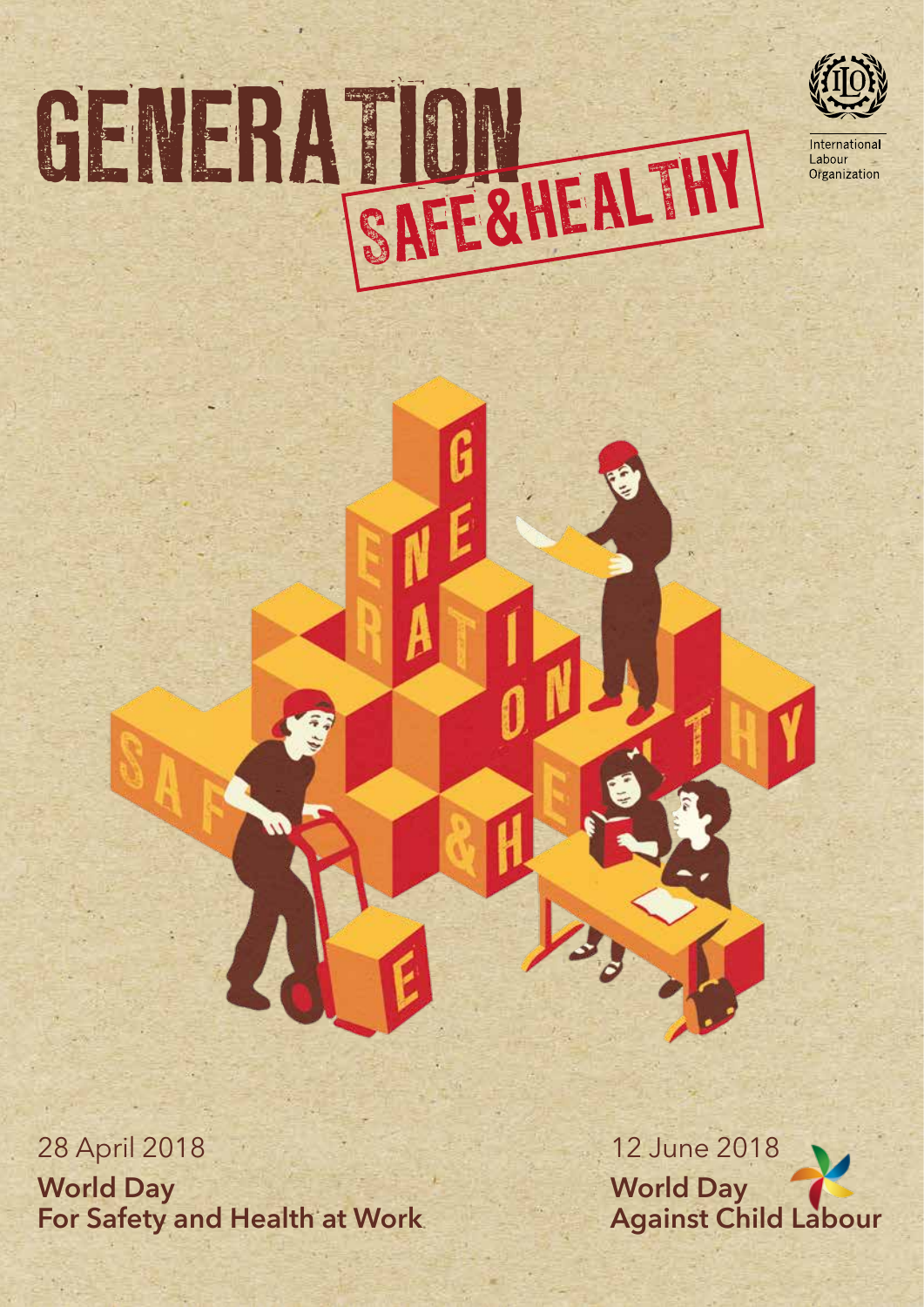A s part of a joint global campaign throughout 2018, the World Day for Safety and Health at Work (SafeDay) and the World Day Against Child Labour (WDACL) will focus on the need to end child labour and to improve the safety and health of young workers.

All children have the right to be free from all forms of child labour and all workers have the right to safe and healthy workplaces. Globally, 541 million young workers (between the ages of 15 and 24) account for 15 per cent of the world's labour force. They sustain up to 40 per cent more non-fatal occupational injuries than do adult workers (workers older than 24) and workplace hazards can even pose a threat to their lives. An estimated 152 million children (aged 5-17) around the world are in child labour, of whom 73 million perform work which is hazardous because of its nature

or the circumstances in which it is carried out. Many factors contribute to hazardous child labour and the high rate of work-related injury and ill health among children and young workers. What is certain is that much more can and must be done.

The campaign aims to accelerate action to achieve Sustainable Development Goal (SDG) Target 8.8: "protect labour rights and promote safe and secure working environments for all workers" by 2030; and SDG Target 8.7: "take immediate and effective measures to … secure the prohibition and elimination of the worst forms of child labour and, by 2025, end child labour in all its forms". Reaching these goals requires renewed commitment and integrated approaches to eliminating child labour and promoting a culture of prevention on occupational safety and health, particularly for young workers.

### The campaign calls for coordinated action to:

- Promote the universal ratification and application of key ILO Conventions on occupational safety and health (OSH) and on child labour, in particular:
	- Occupational Safety and Health Convention, 1981 (No. 155);
	- Safety and Health in Agriculture Convention, 2001 (No. 184),
	- Promotional Framework for Occupational Safety and Health Convention, 2006 (No. 187);
	- Minimum Age Convention, 1973 (No. 138); and
	- ū Worst Forms of Child Labour Convention, 1999 (No. 182).
- Promote integrated strategies at all levels to end hazardous child labour and address the specific safety and health risks faced by young workers.
- Ensure quality education for all children and integrate occupational safety and health into general

education and vocational training programmes.

- Strengthen the evidence base for improved policies and actions to eliminate hazardous child labour and improve the safety and health of young workers.
- Ensure that young workers gain access to trade union membership and are able to exercise their right to freedom of association, collective bargaining, and safety and health at work.
- Address the specific vulnerabilities of the youngest children and prevent their entry into child labour
- Build stronger tripartite action to improve occupational safety and health for young workers and eliminate hazardous child labour, drawing on the experience of employers' and workers' organizations.

# Young workers and children face very significant risks at work

Young workers and children are especially vulnerable to workplace hazards. They are much less able than adults to assess risk and, because they are still growing, are more vulnerable to hazards. Of course, children should not perform types of work for which they have not reached the legal minimum age for the type of work concerned. However, children above

the general minimum age for work and under 18, and young workers up to the age of 24, continue to develop physically and psycho-socially. Their stage of development, limited work experience, and lack of job skills together increase the risk that they face of suffering harm on the job. Moreover, young workers and children are the least able of all workers to speak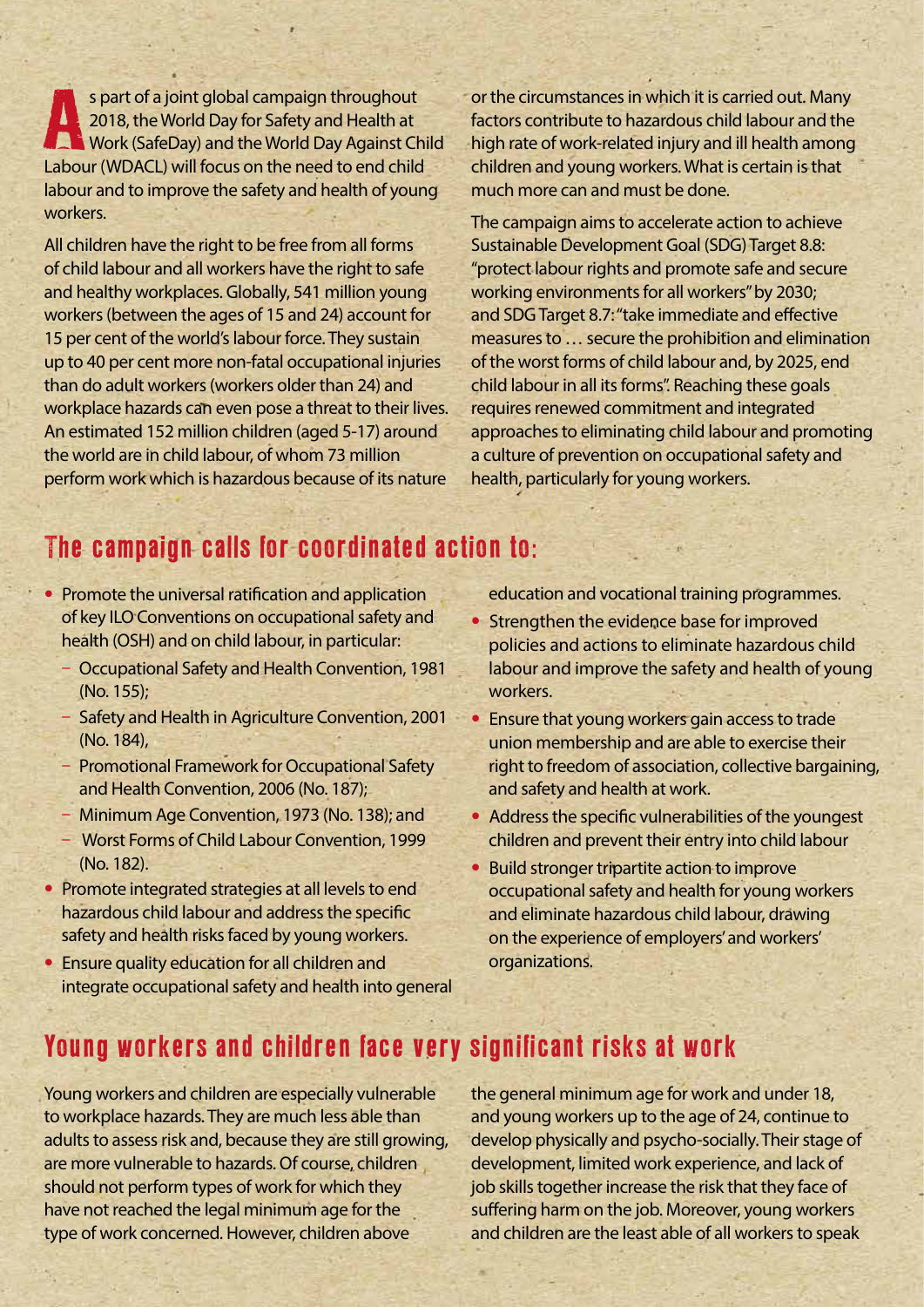up in the face of danger at work. Consequently, workplace safety and health must be promoted for workers of all ages, and most urgently for those who suffer disproportionally because of their youth.

Eliminating hazardous child labour and improving the safety and health of young workers will make it possible for the next generation to start their working lives as productive, fairly-remunerated workers capable of contributing to social justice and economic growth. It will also improve the safety and health of all workers and help secure the livelihoods of parents and family members, thereby helping prevent child labour.

## Ending child labour and promoting safe and healthy work for young people requires an integrated strategy:

### For children under the age of 18:

- Children in child labour must be withdrawn from all forms of work for which they have not reached the minimum age, and ensured access to quality education. Hazardous child labour must be prioritized as part of an integrated approach to eradicating all child labour. More attention must be paid to the youngest children (5-11 year-olds) for whom progress has stalled and among whom hazardous work has increased since 2012. We will never end child labour while children continue to enter child labour in the first place.
- National lists of hazardous work that is prohibited for children should include work which is hazardous by its nature or because of the circumstances in which it is carried out.
- All children below the age of 18 and engaged in work designated as hazardous should be removed from that work. If the work is inherently hazardous or if there is general or ambient risk, the child should be removed from the workplace altogether. Otherwise,

### For young workers (18 to 24 years old):

- In principle, similar provisions should apply to young workers aged 18-24, who, like all workers, have the right to refuse to perform work that presents immediate danger to their safety or health. Their engagement in permitted hazardous occupations should be subject to strict risk management, supervision and training.
- All young workers should, in any case, be protected by an integrated strategy that promotes a culture of prevention for their benefit and seeks to identify and eliminate occupational safety and health hazards

protecting a child above the legal minimum age for work may require re-assignment to other, nonhazardous work in the workplace. In either case, the child has the right to complete basic education and, where appropriate, to receive quality vocational education and training.

• With tripartite agreement, national authorities may authorise types of work listed as hazardous for those 16 years or older on condition that their health, safety and morals are fully protected and that they have received adequate instruction or vocational training in the relevant branch of activity. This enables young workers, for example, to learn occupations that require the use of potentially dangerous tools. However, personal protective equipment – besides being the least preferred means of workplace protection – is inappropriate for children: a small helmet cannot make underground mining acceptable for a child nor can a small hazmat suit permit a child to safely spray pesticides.

or, using age-appropriate interventions, control the risks of identified hazards:

- Young workers should receive basic OSH training before being assigned to perform job tasks
- Young workers should be fully trained in their job tasks and provided appropriate on-the-job supervision
- The right of young workers to refuse to perform work that presents an imminent danger to their safety or health must be protected.